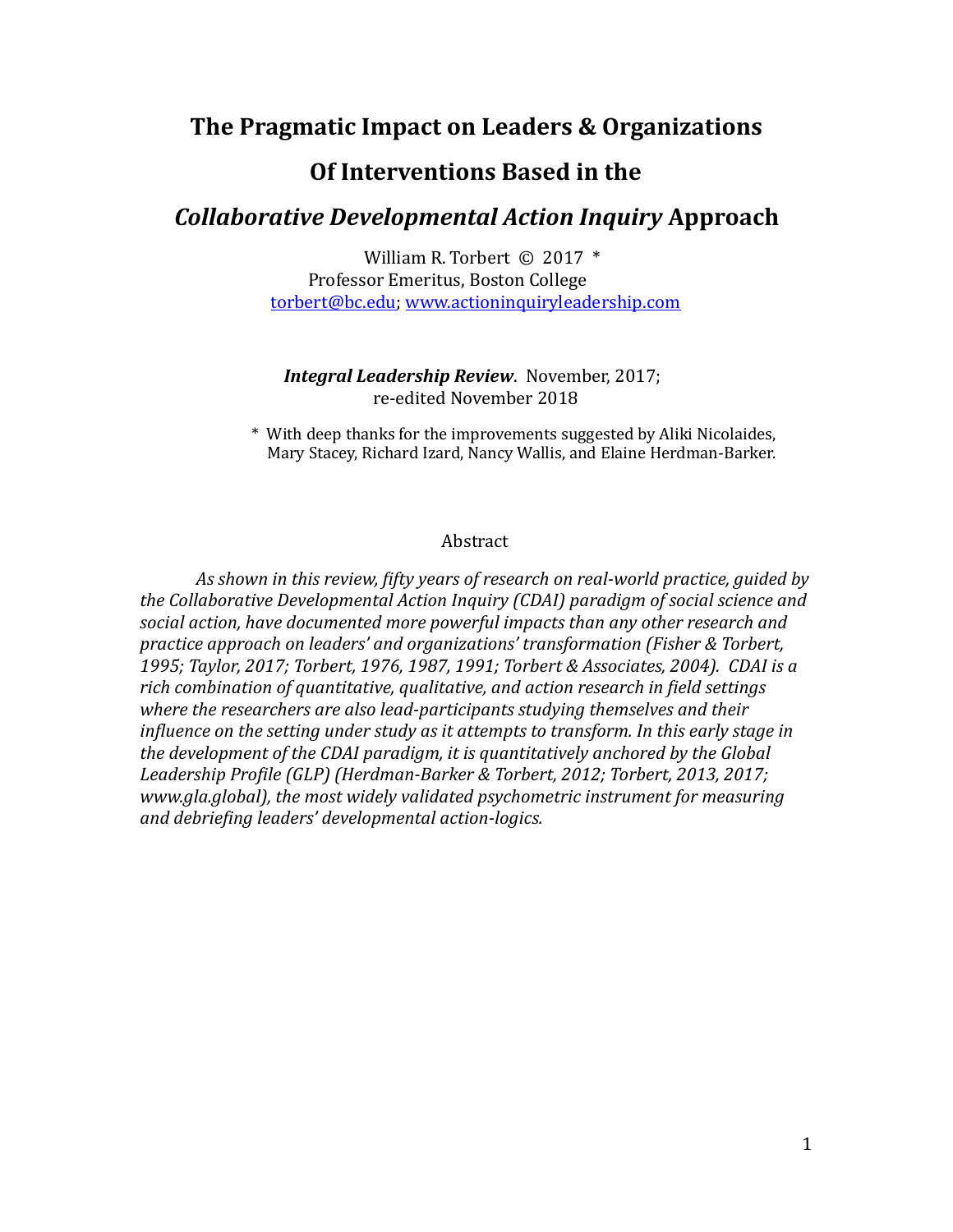# **The Pragmatic Impact on Leaders & Organizations**

# **Of Interventions Based in the**

# *Collaborative Developmental Action Inquiry* **Approach**

**Action inquiry** is a lifelong practice for intentionally interweaving action and inquiry, both in the midst of action and in scientific inquiry, in order to achieve more frequent and more far-reaching timely and transforming action in new situations. Unlike most real-world action that is carried on with minimal inquiry, and unlike most scientific studies that offer only single-loop feedback to the scientific literature (hypotheses confirmed or disconfirmed), action inquiry generates single-, double-, and triple-loop feedback (Steckler & Torbert, 2008; Torbert, 2000b) during the course of the study in the field. (Double- and triple-loop feedback under conditions of mutual power are theorized as generating transformational change.)

Torbert & Associates (2004) currently offers the most comprehensive illustrations of first-, second-, and third-person action inquiry practice disciplines:

- 1) for increasing one's inner, first-person awareness and choice in the midst of one's work and leisure;
- 2) for increasing one's second-person, interpersonal capacity to build trust, to co-resolve dilemmas, to test hypotheses in the midst of current action, and to take committed collaborative action in teams; and
- 3) for increasing one's third-person, organizational capacity to design, lead, and research the long-term efficacy and transformational capacity of wider organizational systems.

**Developmental theory** (Cook-Greuter, 1999; Erikson, 1959, 1969; Kegan, 1982, 1994; Torbert, 1976, 1987, 1991, 2004, 2013; Wilber, 2000) provides a lifelong perspective on how to engage in increasingly deep and timely action inquiry that, with each progressive transformation makes fewer basic assumptions that can blind a leader or organization (or scientific method). Torbert's developmental theory, in particular, posits that, beginning in childhood, we can develop through eight action-logics over a lifetime (though few today adventure beyond the first four); and that organizations and scientific methodologies can also develop to more complex and more present-centered action-logics (see Table 1). (It is important to note that the false assumptions of earlier action-logics can also apply to one's initial understanding and use of this developmental theory itself [Herdman Barker and Wallis, 2016].)

One fundamental claim of CDAI is that the currently-rare, later-action-logic leaders and organizations and forms of social science (see Table 1) will exercise more moment-to-moment and day-to-day action inquiry, more mutual power, more double- and triple-loop feedback, and more timely action than earlier action-logics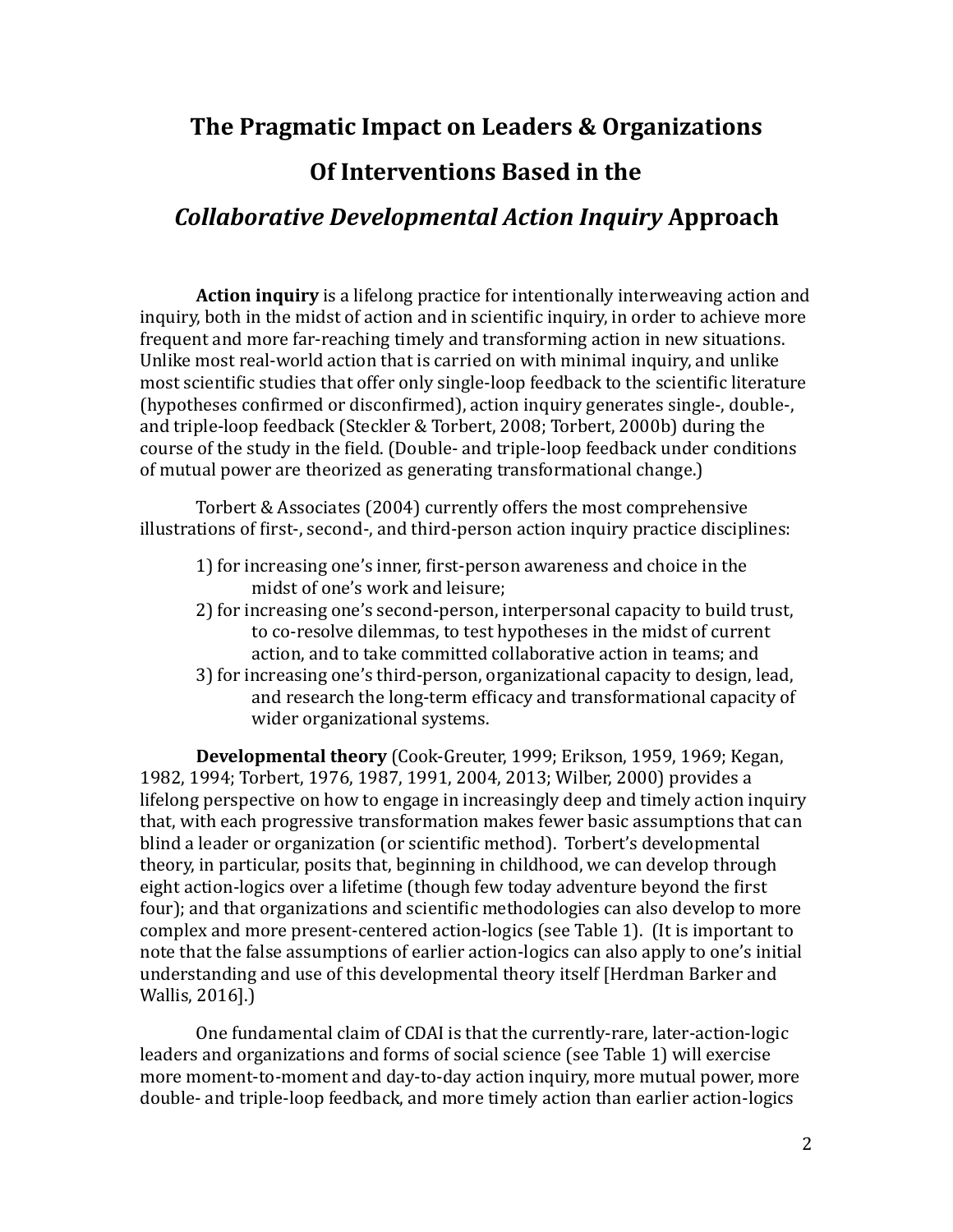produce, thus engendering more personal and organizational transformation in turbulent environments and greater efficacy and sustainability in the long term. These developmental transformations are what have recently become known as 'vertical' development in corporate leadership development programs. Whereas conventional 'horizontal' leadership development programs are *intended to increase leaders' competence and efficiency within one's current action-logic*, 'vertical' development programs are *intended to expand and support transformation of the individuals' and organizations' capacities and competence*. 

The theory and practice of Collaborative Developmental Action Inquiry (CDAI) will likely be of interest to both practitioners and researchers, because it is the only developmental approach to have psychometrically measured and statistically validated its impact on leaders' and organizations' transformation to later developmental action-logics and greater real-world success (McCauley et al, 2006). In addition, CDAI is the only 'vertical,' developmental, transformational approach that attends simultaneously to developing leaders (Torbert, 1972, 1991: Torbert & Fisher, 1992), to developing organizations (Torbert, 1976, 1987, 2013); to developing scientific methods (Chandler & Torbert, 2003; Sherman & Torbert, 2000, Torbert, 2000a, 2013); and to richly documenting the action inquiry process that generates such transformations (Torbert 1976, 2004).

The **Global Leadership Profile (GLP)** measures a person's current developmental action-logic. Starting in 1980, with Torbert as lead researcher and Cook-Greuter as high-reliability-trained scorer of the Loevinger Washington University Sentence Completion Test (WUSCT) (Loevinger, 1976; Loevinger & Wessler, 1970), Torbert and Cook-Greuter gradually transformed the WUSCT into the Leadership Development Profile (LDP) between 1980 and 2004. Cook-Greuter earned her doctorate for theoretical and empirical work on the scoring of late action-logics (Cook-Greuter, 1999; Torbert, 1987, 1991; Torbert, Cook-Greuter & Associates, 2004). Then, Elaine Herdman-Barker, another trained scorer and Torbert developed the GLP. The specific studies reviewed in the next section will demonstrate the pragmatic and statistical power and validity of CDAI and the measure. The appendix will outline reliability tests of the related WUSCT, LDP, and GLP instruments, showing why the GLP is currently recommended.

## **The Efficacy of Action Inquiry**

### In Generating Leadership and Organizational Development

For practitioners who want to know why they should make any commitment at all to action inquiry and to later action-logic development, perhaps the most significant of our third-person research findings are the two studies that document: 1) the leadership action-logics under which organizational transformation to later action-logics is most likely; and 2) the organizational action-logic under which participants are most likely to transform action-logics. Each study yielded statistically valid results, beyond a .01 likelihood that the results are due to chance.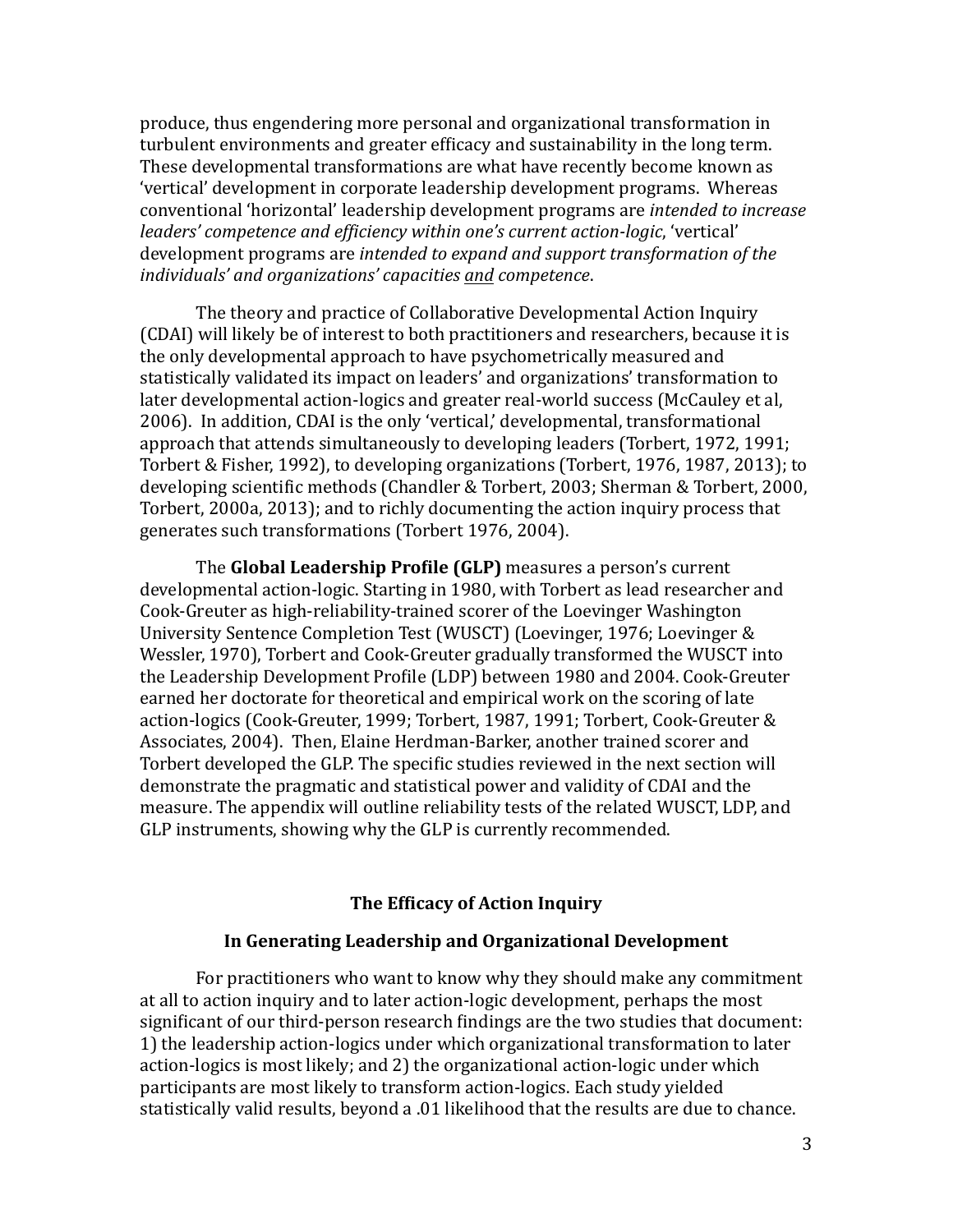### Table 1

\_\_\_\_\_\_\_\_\_\_\_\_\_\_\_\_\_\_\_\_\_\_\_\_\_\_\_\_\_\_\_\_\_\_\_\_\_\_\_\_\_\_\_\_ 

### Leadership, Organizational, and Scientific Developmental Action-logics As Mapped by Collaborative Developmental Action Inquiry (CDAI) (Categories described in Torbert,  $2004 \& 2013$ )

| Behaviorism<br>1. Opportunist<br>Investments<br>2. Diplomat<br>Incorporation<br>Sociology<br>3. Expert<br>Experiments<br>4. Achiever<br>Multi-method<br><b>Systematic Productivity</b><br>Eclecticism<br><b>Social Network</b><br>Postmodern<br>5. Redefining<br>Collaborative Inquiry<br>6. Transforming<br>Research<br>7. Alchemical<br><b>Foundational Community</b><br>Cooperative Ecolo-<br>8. Ironic<br><b>Liberating Disciplines</b><br>Collaborative Dev.<br>Act. Ing. (CDAI) | Leadership | <b>Organization</b> | Scientific                  |
|---------------------------------------------------------------------------------------------------------------------------------------------------------------------------------------------------------------------------------------------------------------------------------------------------------------------------------------------------------------------------------------------------------------------------------------------------------------------------------------|------------|---------------------|-----------------------------|
|                                                                                                                                                                                                                                                                                                                                                                                                                                                                                       |            |                     |                             |
|                                                                                                                                                                                                                                                                                                                                                                                                                                                                                       |            |                     | Gestalt Psychology &        |
|                                                                                                                                                                                                                                                                                                                                                                                                                                                                                       |            |                     | <b>Empirical Positivism</b> |
|                                                                                                                                                                                                                                                                                                                                                                                                                                                                                       |            |                     |                             |
|                                                                                                                                                                                                                                                                                                                                                                                                                                                                                       |            |                     | Interpretivism              |
|                                                                                                                                                                                                                                                                                                                                                                                                                                                                                       |            |                     | <b>Participatory Action</b> |
|                                                                                                                                                                                                                                                                                                                                                                                                                                                                                       |            |                     | gical Inquiry               |
|                                                                                                                                                                                                                                                                                                                                                                                                                                                                                       |            |                     |                             |

**The Significance of** *Transforming* **Action-Logic CEOs.** The first study (Rooke & Torbert, 1998; Torbert, 2013) focused on four lead consultants, working with ten different CEOs and organizations in six different industries over an average of four years. Five of the ten CEOs measured at the Transforming action-logic and five measured at earlier, conventional action-logics. The study found that there was a correlation, significant beyond the  $.05$  level and accounting for  $42\%$  of all the variance, between the CEO's action-logic and their organization successfully transforming (and improving on conventional indices of performance as well). If one added together the action-logics of the CEO and the lead consultant for each organization, the correlation became significant beyond the .01 level and accounted for 59% of the variance (Torbert, 2013).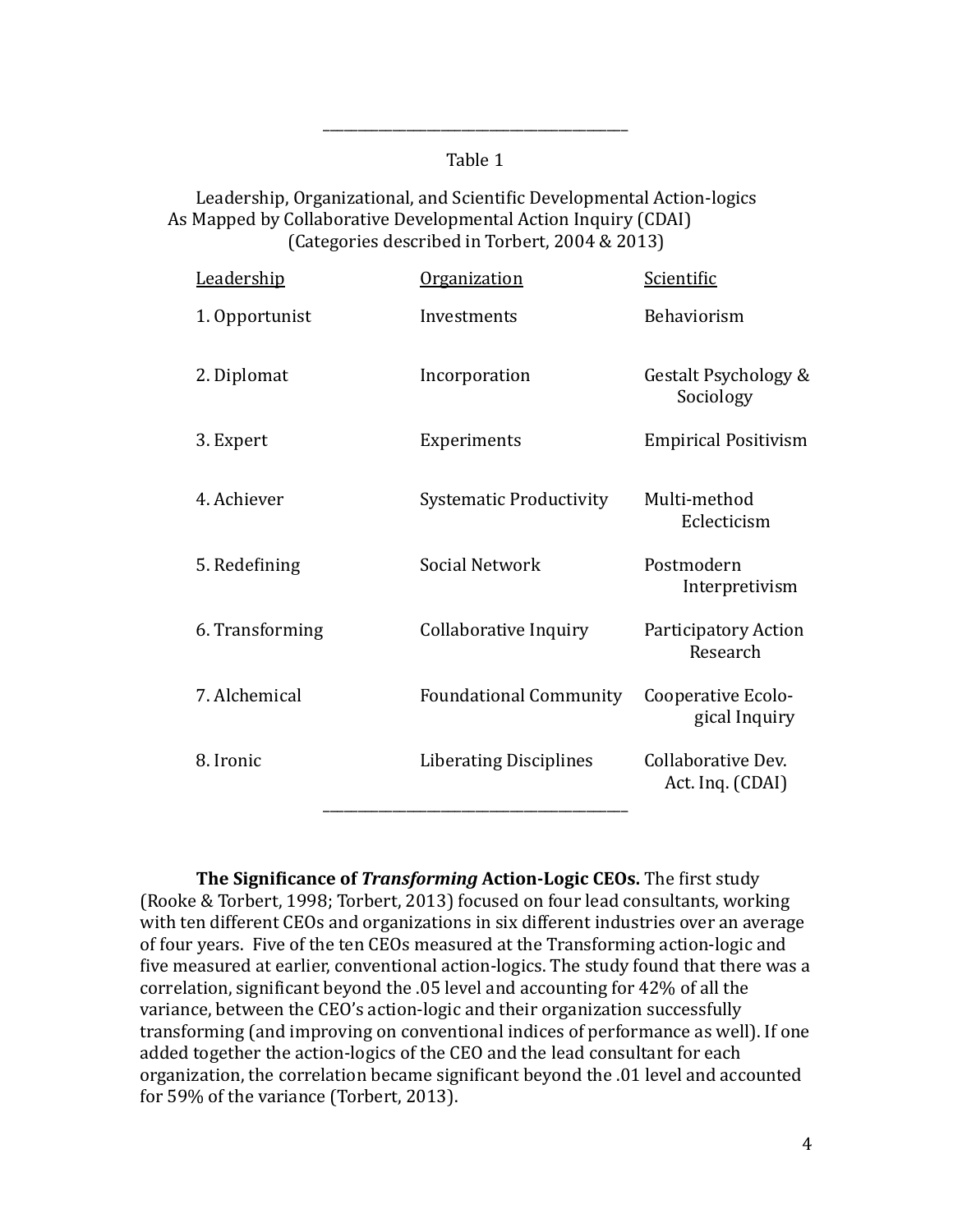Accounting for 59% of the variance means that the quality of the CEO's and lead consultant's action-logics, combined, made more of the difference between those organizations that successfully transformed and those that did not than all the other possible influences combined. The vast majority of third-person, empirical social science independent variables, including the "Big Five," horizontal, personality tests often used by companies (Morgeson et al., 2007), typically account for only between 5-20% of variance in the dependent variables.

If it's that important to successful organizational transformation to develop CEOs and other senior managers who are not just industry-savvy but also operate at the Transforming action-logic, then the additional question arises: What must an organization's action-logic be to not only improve productivity and market performance, but also and simultaneously to make leadership development an integral part of the organization's everyday work activities (in other words, in Kegan's (Kegan et al, 2016) recent terms, to create a "deliberately developmental organization")? The theoretical answer to this question, according to CDAI, is that the organization must: 1) have developed into the late action-logics itself (most effective will be an organization operating at the Liberating Disciplines action-logic); and 2) be guided by a CEO or leadership team operating at the Transforming actionlogic or later.

The Significance of an Organization Operating at the Liberating **Disciplines Action-Logic for Leadership Development.** In our general field research, we have found no organizations fully operating at the Liberating Disciplines action-logic. But we have done both quantitative and qualitative, first-, second-, and third-person research in two organizations, parts of which were organized at the Liberating Disciplines action-logic (Torbert, 1991). These organizational divisions could be compared to the other, earlier action-logic parts of each organization. In both cases, the results showed that the Liberating Disciplines parts of the organizations were more successful in many ways. In the case where the psychometric measure was used, it showed that, over a three year period,  $91\%$ of the members engaged in the Liberating Disciplines division transformed to a later leadership action-logic, whereas only 2% of those in the earlier action-logic divisions did so, a finding that accounted for an unusually high  $81\%$  of the variance (Torbert & Fisher, 1992).

The strength of the statistical findings in favor of CDAI theory, in these two before-and-after studies of the circumstances in which individuals or organizations are more or less likely to transform, is at first hard to understand and certainly invites further research. But, consider that the successful change leaders in all these cases were themselves operating at the late leadership action-logics. This means that they were practicing, and encouraging their members/clients to practice, firstand second-person action inquiry throughout the multi-year interventions on a daily and weekly basis, with single-, double-, and triple-loop feedback; as well as conducting third-person research and feeding it back at longer-term intervals. And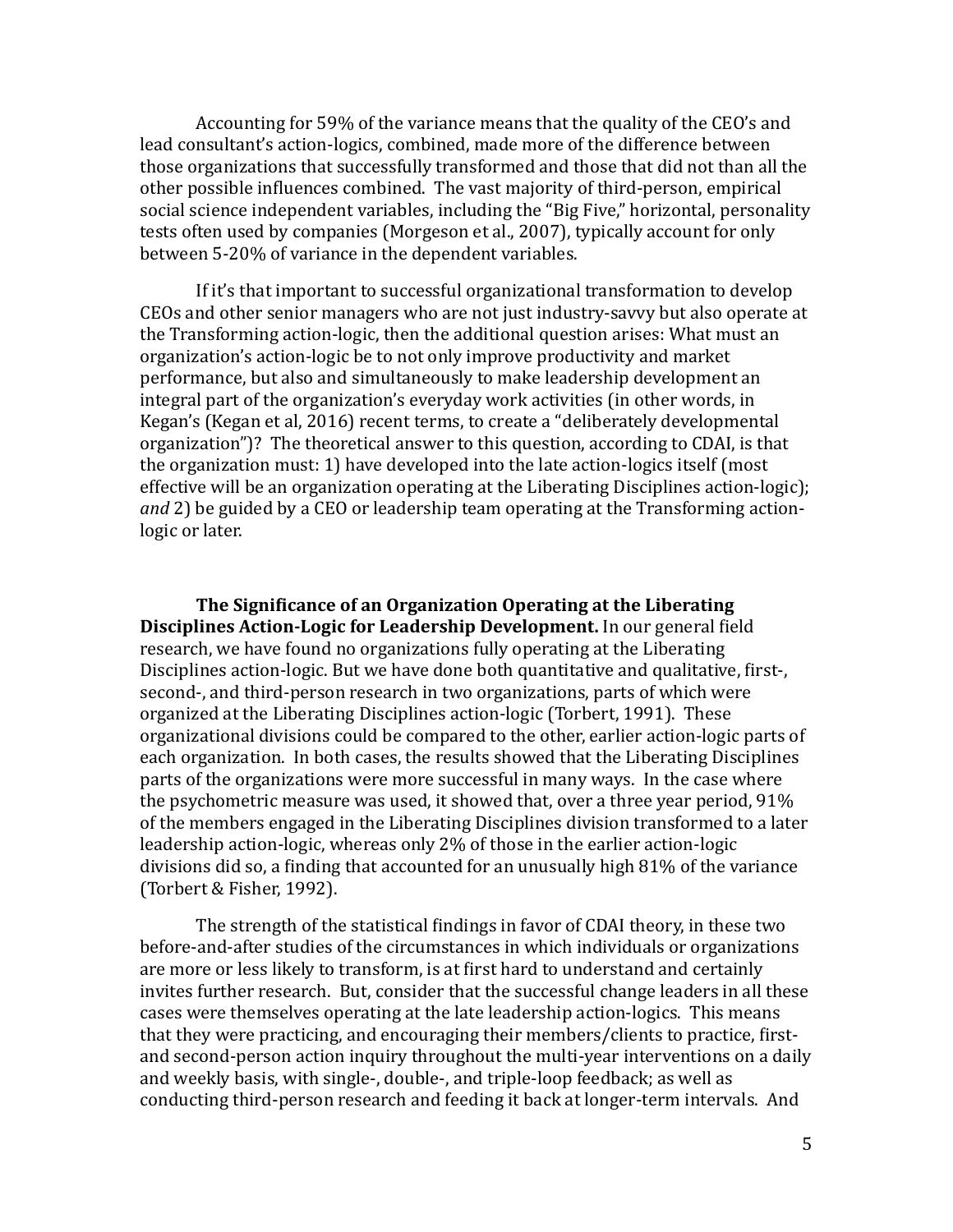they were doing all this much more regularly than leaders or organizational structures and cultures operating at earlier action-logics (see Chandler & Torbert, 2003, and Appendix of Torbert & Associates, 2004, for more detail).

Given these strong initial findings, let us take a closer look at further studies validating hypotheses linking later leadership action-logics to various ways of enacting leadership and to organizationally significant outcomes.

**Action-Logic and Feedback-Seeking:** Developmental theory predicts that *at* each *later action-logic, people will be more likely to seek out and seriously consider feedback on the current situation, the wider temporal environment, and their performance*. In one study (Torbert, 1994), two hundred and eighty-three members of an organization took the measure. They were also given the opportunity to sign up for feedback on their personal results (the sign-up was at a different time and place, in order to require a separate intentional action on their part). To confirm the theoretical prediction, the results should show that, in general, a larger proportion at each later action-logic asked for feedback.

What were the actual findings? None of those measured at the Diplomat action-logic signed up later for feedback. Ten percent of those measured at Expert signed up (and most of them strongly disputed the validity of the measure, without inquiry, during their individual debriefings). Forty-six per cent of the Achievers asked for feedback and were mildly confirming of the results as valid descriptions of them. Finally, everyone measured at the Redefining and Transforming action-logics asked for feedback; and they all also asked for a second debriefing session. Thus, the correlation between measured action-logic and proportion asking for feedback accounted for 100% of the variance; and, as just described, there was significant confirming qualitative data as well. The developmental theory and measure proved to be extremely powerful predictors of who seeks out feedback on their own performance voluntarily, presumably a significant variable in successful leadership.

**Action-Logic and Position to Which Promoted in Organization.** In another example (Torbert, 1991), six different studies (with a total of 497 participants), undertaken by five different researchers in different sectors (e.g. industry, health care, education) measured employees at different job levels from least to most autonomy/discretion (from first-line supervisor, to nurse, to junior management, to senior corporate management, to entrepreneurial CEOs). CDAI theory predicts that, on average, one would find leaders with more autonomy, discretion, and authority at later action-logics because they become more capable of managing wider time horizons, more uncertainty, and more complexity. In this set of empirical studies, the average action-logic rose, as predicted, level by level across the studies as autonomy/discretion increased, thus again accounting for  $100\%$  of the variance. Once again, the findings show the predictive power of both the developmental theory and the measure with regard to leadership capacity as determined in many different organizations. (It may also be noted that these aggregated studies found fewer than 2% of those below senior management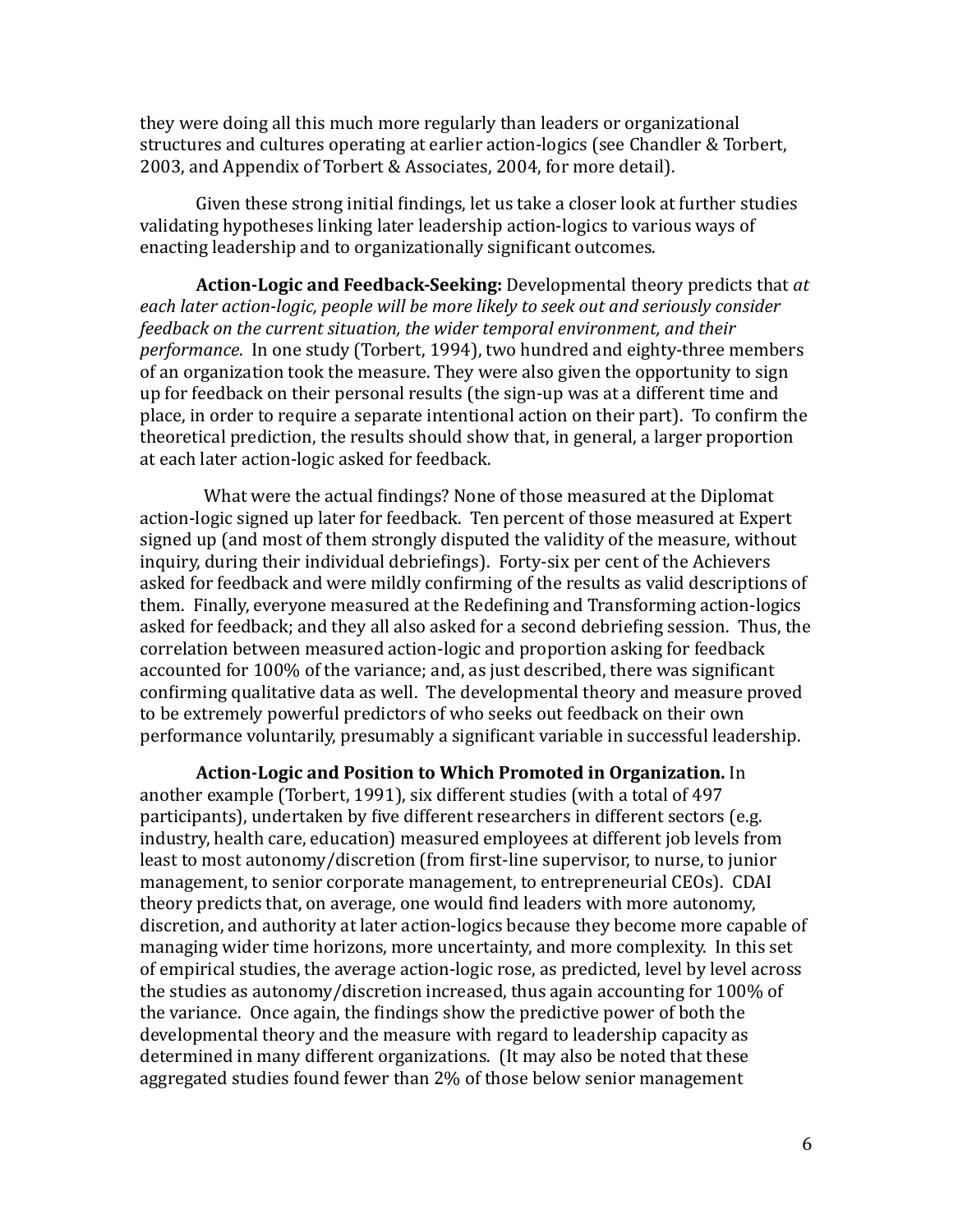measuring at the later Redefining or Transforming action-logics and only a little more than 15% even among those in senior management!)

A number of other studies using the measure with different dependent variables and methods have also statistically confirmed predictions of CDAI theory. Merron, Fisher & Torbert (1987) found that on a 34-item in-basket test, early-actionlogic managers tended to handle items one at a time, whereas later-action-logic managers were more likely to organize the items strategically, were less likely to take the presented framing of problems for granted as correct, and were more likely to delegate in a collaborative and inquiring fashion  $(n=49)$ , beyond .05 significance). Fisher & Torbert (1991) showed that late action-logic leaders described how they led subordinates, interacted with superiors, and took initiating action differently from early action-logic leaders, at a statistically significant level in the predicted directions. Also, Torbert (1987b) found that groups in the same organization with one or more late action-logic members performed better on three different indices than groups with none.

In addition, an increasing number of more recent articles, chapters, and PhD. dissertations are providing rich qualitative findings about the kinds of organizational action inquiry associated with different leadership action-logics:

- 1) how three university leaders, each measured at the Redefining action-logic, operate day-to-day (Yeyinmen, 2016);
- 2) how scientists at different action-logics act (Bannerjee, 2013);
- 3) how at each later action-logic between Redefining and Ironic,

leaders engage with ambiguity and paradox more actively and creatively (Nicolaides, 2008);

- 4) how six executives in different sectors who were all measured at the rare Alchemical action-logic acted over prolonged periods of observation (Torbert (1996);
- 5) how first-, second-, and third-person action inquiry interweave in an organizational transformation intervention (McGuire, Palus, & Torbert, W., 2008)
- 6) how, at each later action-logic, persons are able to recognize and recover more quickly when their actions fall back unintentionally to an earlier action-logic (McCallum, 2008; Livesay, 2013);
- 7) how a college teacher enacts action inquiry, giving and receiving single-, double-, and triple-loop feedback, in the re-design and repeated implementation of a college course (Miller, 2012);
- 8) how action inquiry exercises can be designed and implemented in higher education (Rudolph, Taylor, & Foldy, 2001);

9) how a government leader develops an off-work action inquiry study group to support developmental transformation for herself and her colleagues (Smith, 2016);

10) how a regional planner engages in first-, second-, and third-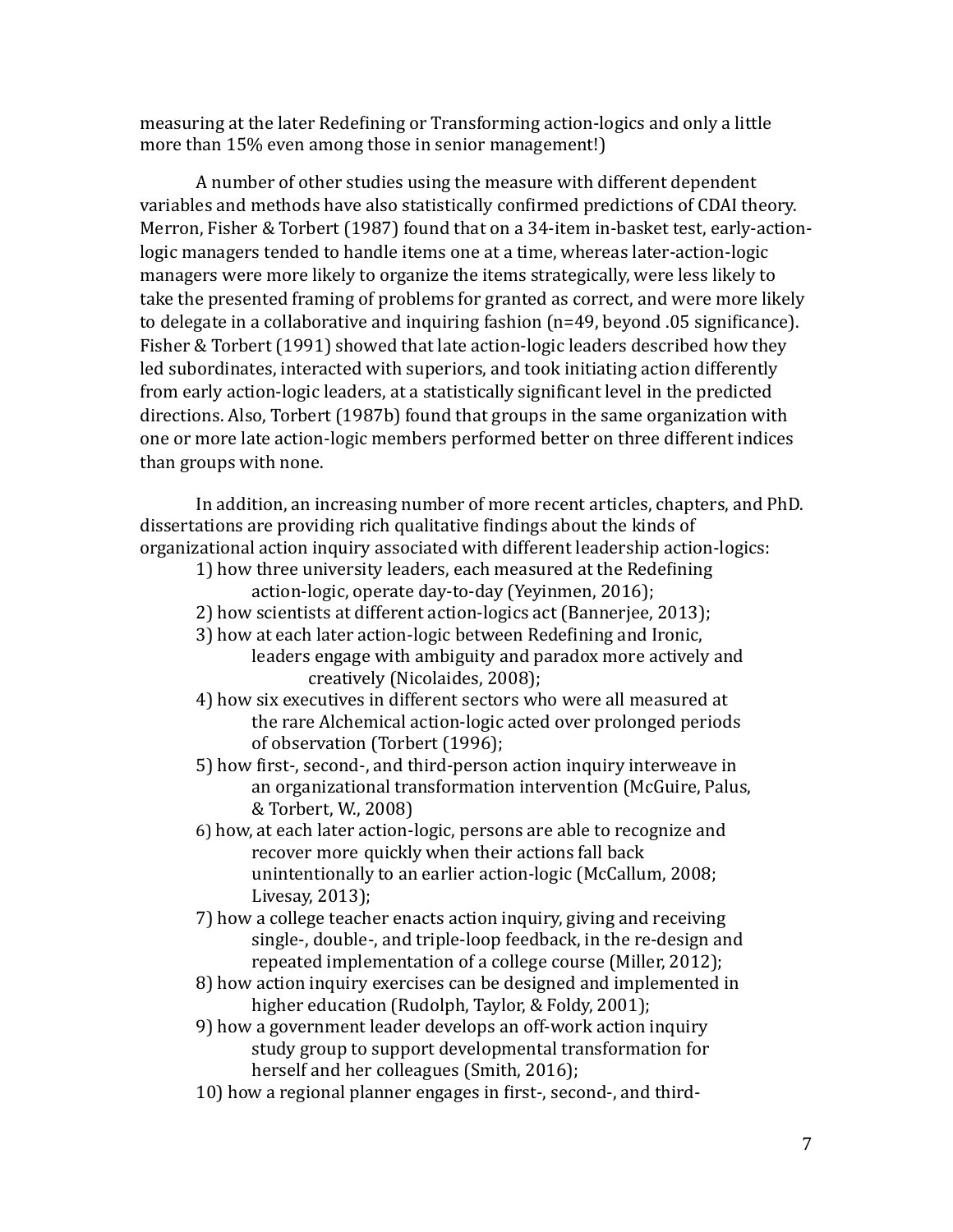person action inquiry with a traumatized First Nation community (Erfan, 2013);

- 11) how seven senior leaders spanning Expert, Achiever, and Redefining action-logics engaged in complexity leadership as defined in adaptive leadership theory (Presley, 2013);
- 12) how leaders responsible for implementing a Lean program in a university hospital setting varied in their approach according to action-logic (Byers, forthcoming 2018).
- 13) how Warren Buffett has progressed, across his lifetime from the Opportunist action-logic through six developmental transformations to the Alchemical action-logic (Kelly, 2013a, 2013b).
	- 14) how seven members of a hospital executive team, measured at different action-logics relate to one another (Wallis, 2014).

These studies can be especially helpful to practitioners who have already been exposed enough to action inquiry and to the developmental action-logics to know they want to learn more. Finally, the reader can find nine chapters illustrating various action inquiry methods in the references under Bradbury (2015).

## Ethical, 'Political,' and Other Pragmatic Issues

## **When Coaches, Consultants, or Leaders Introduce Action Inquiry Practices**

## **To an Organization**

According to CDAI theory, both leaders and organizations gain access to more types of power as they develop – first to additional types of unilateral power; and then at later action-logics to different types of mutual power. Unilateral power can make people *conform* (or rebel). Only mutual power can catalyze people to *transform* and become more free.

## Table 2

Additional Type of Power Exercised at Each Later Leadership Action-logic (Categories described in Erfan & Torbert, 2015, Bradbury & Torbert, 2016)

 $\overline{\phantom{a}}$  ,  $\overline{\phantom{a}}$  ,  $\overline{\phantom{a}}$  ,  $\overline{\phantom{a}}$  ,  $\overline{\phantom{a}}$  ,  $\overline{\phantom{a}}$  ,  $\overline{\phantom{a}}$  ,  $\overline{\phantom{a}}$  ,  $\overline{\phantom{a}}$  ,  $\overline{\phantom{a}}$  ,  $\overline{\phantom{a}}$  ,  $\overline{\phantom{a}}$  ,  $\overline{\phantom{a}}$  ,  $\overline{\phantom{a}}$  ,  $\overline{\phantom{a}}$  ,  $\overline{\phantom{a}}$ 

## Leadership Action-Logics **Types of Unilateral Power**

1. Opportunist **Coercive power**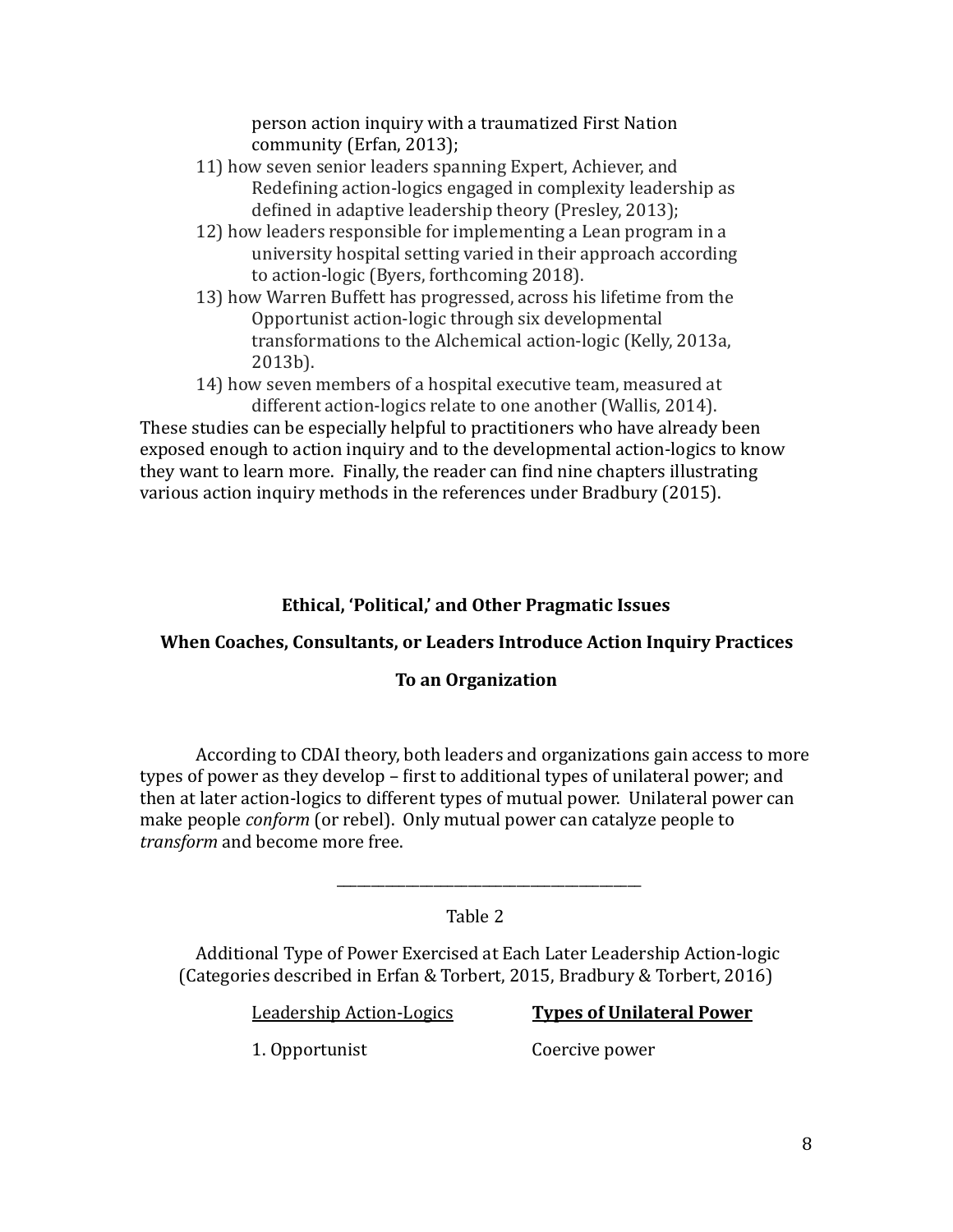| 2. Diplomat     | Charming power                  |
|-----------------|---------------------------------|
| 3. Expert       | Logistical power                |
| 4. Achiever     | Productive power                |
|                 |                                 |
|                 | <b>Types of Mutual Power</b>    |
| 5. Redefining   | Visioning power                 |
| 6. Transforming | Praxis power                    |
| 7. Alchemical   | Mutually-transforming power     |
| 8. Ironic       | Power of Liberating Disciplines |
|                 |                                 |

Because leaders and organizations increasingly exercise free choice and mutual power as they evolve to later action-logics, any organization members who may initially feel pressured into participating in action inquiry should soon find either increasing reasons to participate voluntarily or increasing opportunities to discontinue participating. This sense of voluntariness applies to taking the GLP, to participating in a 'vertical' leadership development program, or to practicing action inquiry as part of an organizational team or division adopting action inquiry methods for their everyday work.

\_\_\_\_\_\_\_\_\_\_\_\_\_\_\_\_\_\_\_\_\_\_\_\_\_\_\_\_\_\_\_\_\_\_\_\_\_\_\_\_\_\_\_\_ 

The GLP is used by Certified GLP Coaches (of whom there are over 60 worldwide (see [www.gla.global](http://www.gla.global)) to support the individual's leadership development, typically with no organizational record of the person's scores. If, however, the GLP is being used as one among a number of third-person measures in talent-hiring, talent-developing, or talent-promoting, it should never be used as a stand-alone hiring or promotion tool because, in each particular case, a candidate's familiarity or unfamiliarity with the institutional context, as well as other variables, can play critical roles in his or her ultimate efficacy in the job. (After all, the finding that CEOs at the Transforming action-logic more reliably generate organizational transformation is based on CEOs who were hired without any explicit knowledge of developmental theory or the GLP.) Finally, if the GLP is being used with a whole team, the individual results should remain confidential, unless and until given individuals wish to share their results.

Another important issue to consider in organizational uses of the GLP is to whom the late action-logic 'talent' will report. One of the highest tension developmental conundrums occurs in an organization when later action-logic subordinates report to earlier action-logic superiors. The former may well find their latitude of discretion and action-taking infuriatingly reduced and will find it difficult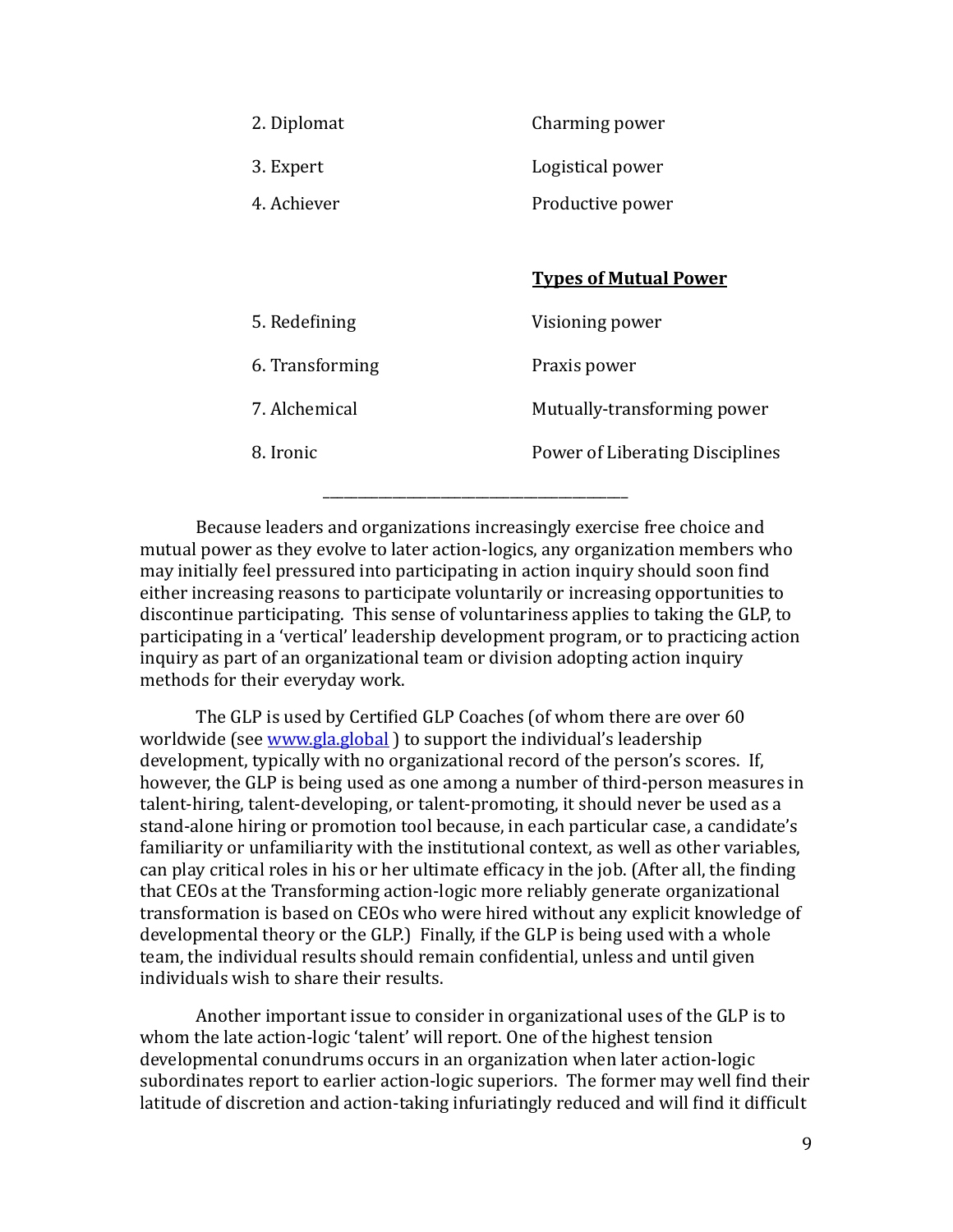not to become cynical about the superiors. The latter, in turn, will likely find their simplest directives annoyingly questioned and their authority in general undermined. 

An even more generally unpropitious developmental situation frequently occurs when senior teams operating at early action-logics, individually and collectively, attempt to develop and implement by fiat a major new strategic direction, organizational transformation, or culture change. Without the senior team engaging, individually or collectively, in its own developmental transformation, the rest of the organization is likely to feel ill-led, to gain neither inspiration nor example from senior team actions, and to respond with low-risk, self-protective actions which lead to failure of the entire effort.

The good news is that it does not take many leaders at the Transforming action-logic or beyond on the executive team to develop a late action-logic organization over several years, where the majority of participants will experience at least one action-logic transformation and act more like transformational leaders. Transforming leaders lead toward collective leadership. Recognizing that every action one takes has transforming potential can help one identify the general path toward increasingly transformative leadership (Montuori & Donnelly, 2017). In addition, awareness of differences among developmental action-logics and enactment of action inquiry practices can support leaders and organizations to travel that path.

#### **In Sum**

In sum, Collaborative Developmental Action Inquiry (CDAI) is an approach to leadership development and organizational transformation (and social science too) that offers neither quick nor permanent solutions, but rather a guide for continually intensifying inquiry and the increasingly apt and timely use of late action-logic mutually-transforming power in particular situations and different contexts.

Relatively few organizational leadership groups or social scientists are initially likely to be attracted to CDAI because it is not a quick-fix and because it demands that they themselves transform more than once through the day-to-day practice of action inquiry. On the other hand, the sooner leaders and organizations choose to start out on this steep path, the more of a competitive and collaborative advantage they are likely to build. And the sooner social scientists commit to first-, second-, and third-person CDAI methodologies, the more quickly the whole CDAI approach will be fleshed out and amended by new findings.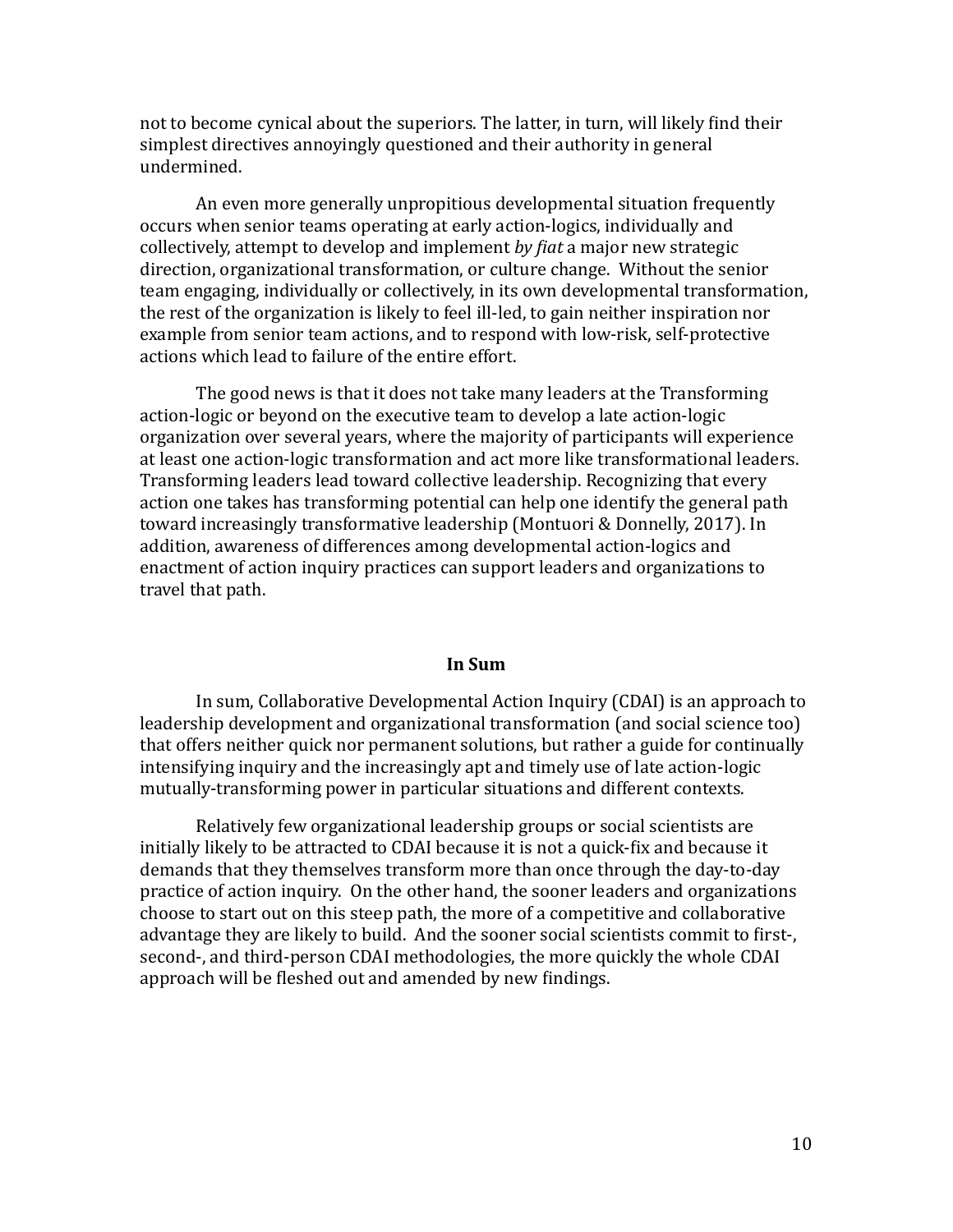#### Appendix: The Reliability of the GLP, the MAP, and Related Measures

The GLP is a rare psychometric instrument that has been adapted to provide feedback (via a 30+ page report, including a personal commentary, and Certified GLP Coaches) to persons who complete it. The results can orient a person to where he or she is on the path of adult development and where the next way station on the climb is. The power of the instrument lies in the inquiry it helps to release within the individual and in the discussion it prompts within the team or organization. But what's most important for transformation toward personal integrity, interpersonal mutuality, and organizational and societal sustainability is exercising **action inquiry** in practice (Marshall, 2016).

The GLP (Herdman-Barker & Torbert, 2012) is grounded originally in Loevinger's Washington University Sentence Completion Test (WUSCT) (Loevinger, 1976; Loevinger & Wessler 1970), and four-fifths of the GLP sentence stems are also WUSCT sentence stems. Unlike many other psychometrics, like the "Big Five" personality test, which ask for easilyfake-able self-descriptions on quantitative scales (Morgeson et al., 2007), the "sentence completion" methodology asks for action decisions about what to write in response to the stimulus of each stem. These are not only closer analogies to other everyday actions, but have also proved very difficult to fake (Redmore, 1976).

Loevinger's measure displayed high reliability and internal validity for assessing the four early action-logics, but less theoretical coherence or external validity in the field for the later action-logics. (See review of WUSCT reliability and validity testing in Appendix of Torbert & Associates, 2004, Westenberg et al, 1998).) The Loevinger measure also has low face validity for use in feedback to or action research and leadership development with practitioners, because its language tends to sound evaluative and there are no leadership stems. 

When Cook-Greuter and Torbert began working together on developing the Leadership Development Profile in 1980, she was already a high-reliability WUSCT scorer. Torbert's action research focus was on testing the external validity of the instrument, on learning whether later action-logic leaders were in fact better, as predicted, at helping organizations transform, and on how to support leadership development. Were the scoring of the LDP (and later the GLP) **not** reliable (and therefore more random), the field experiments reported in the body of this paper could not have accounted for such high percentages of the variance at such high levels of statistical significance.

Revised definitions, field manuals for scoring, feedback materials, and initial reliability tests for the four later action-logics were completed by Cook-Greuter (1999) in conjunction with a wide range of Torbert's laboratory and field action research projects in those years  $(1980-2004)$  (Torbert, 1987, 1991, Fisher & Torbert, 1995, Rooke & Torbert, 1998; Torbert, Cook-Greuter & Associates, 2004). Elaine Herdman-Barker received most of her training as a scorer from Cook-Greuter, developing the necessary reliability (80% or better perfect agreement with another scorer-in-training [84% in their case]).

After Harthill claimed the LDP in its then-current form as its intellectual property (though it could not claim the Loevinger sentence stems and scoring manuals, which are in the public domain), Torbert and the two reliable LDP scorers created the GLP and discontinued work with the LDP. Although the Harthill LDP continues to be commercially available, how it has trained its current scorers is unknown, and it has conducted and published no known reliability or validity tests. Thus, it currently has no known scientific basis and cannot be recommended. Another new developmental measure, the O'Fallon StAGES, also lacks published reliability and validity tests, but in this case research and publication are known to be underway (see September 2017 issue of *Integral Leadership Review*).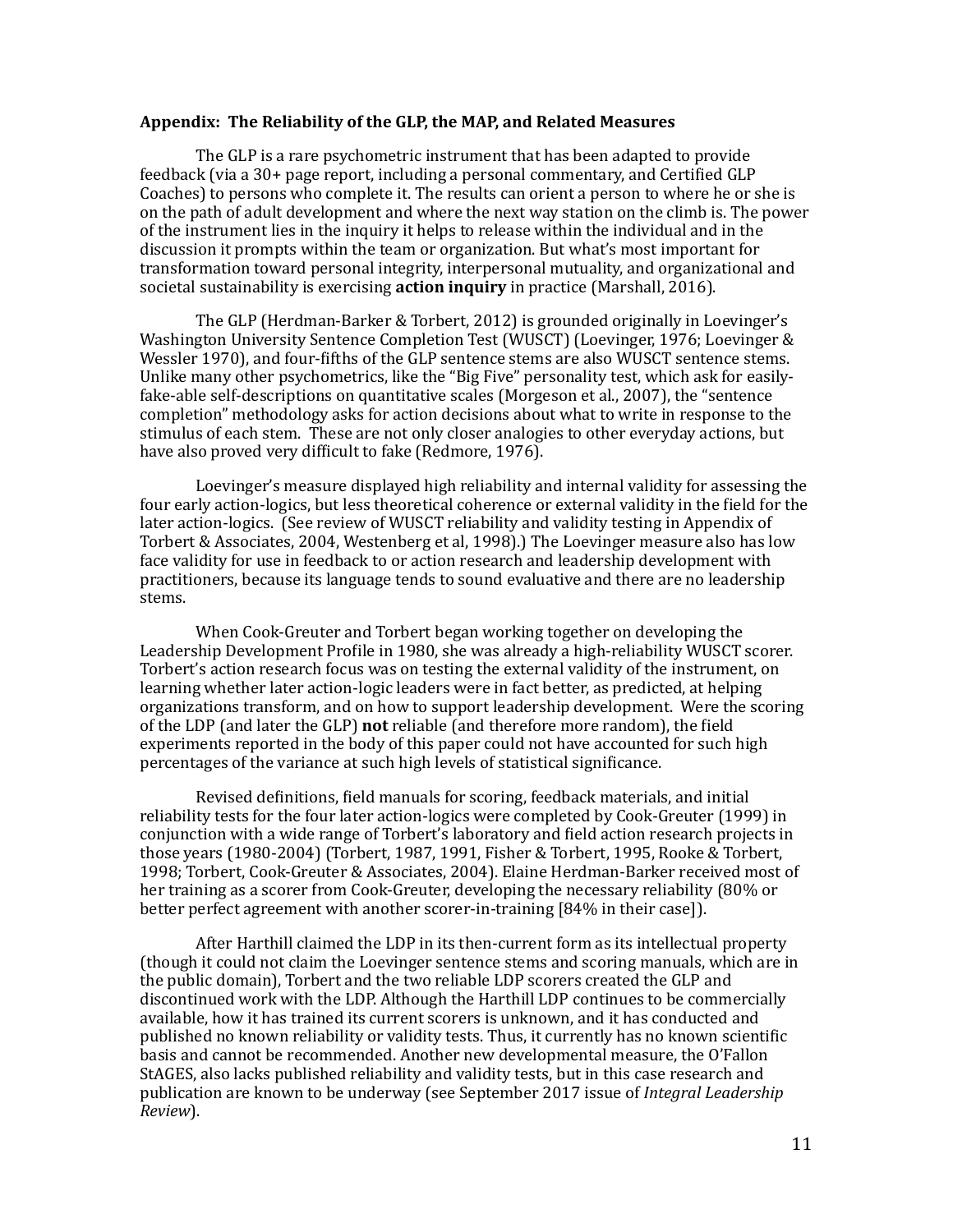By 2012, Herdman-Barker and Torbert had further revised the scoring manuals for the GLP and had developed several new sentence stems and manuals that probed significant business dimensions previously missing (e.g. power and time). The two reliable GLP scorers have continued to have their reliability tested over the years, by a different method than traditionally used, with some of the results published in a peer-reviewed journal (Livne-Tarandach and Torbert, 2009; Torbert, 2013) and some in a white paper (Torbert, 2017). The new type of reliability test emerged from the desire to give clients and action research participants the most accurate possible data (their quantitative, current-action-logic score), as well as the most useful and artistic interpretations of a GLP-trained commentator. To do this, Torbert and Herdman-Barker decided to review every score and every commentary. The aim was to highlight the differences between the two scorers (or commentators), then review them together, explore the disagreement in terms of each person's rationale (referring to the scoring manuals), and agree on a final score (or commentary), which was presumably more often accurate than either of the individual sets of scores.

Several years later, we realized that we could use our accumulated data as a new kind of reliability test. This kind of reliability test has been conducted twice in recent years on the GLP scorers. In a review of 805 measures (Livne-Tarandach & Torbert, 2009), each of which could have been scored at 13 different levels (e.g. Early Diplomat, Diplomat, Late Diplomat, etc., the results showed perfect agreement between the two scorers in 72% of the cases, with a  $1/3$  action-logic disagreement in  $22%$  of the cases, with only one case of a disagreement larger than one full action-logic, resulting in a .96 Pearson correlation between the two scorers.

In early 2016, a stratified sample of the 78 most recent GLP sentence completion forms from 2015 (10 Expert, 20 Achiever, 20 Redefining, 20 Transforming, and 8 Early Alchemical) were reviewed for reliability between the same two scorers, in terms of total protocol scores. This study found perfect agreement on the protocol score in 94% of the cases and only a  $1/3$  action-logic disagreement in the other  $6\%$ . When one compares these results to the ones seven years previously by the same two GLP scorers, one sees a 22% increase in perfect agreement. This increase in agreement presumably occurs at least in part because of the continuing, measure by measure comparisons of scores between the scorers throughout the years.

In late 2016, two new GLP scorers completed their training with Elaine Herdman-Barker. A test of reliability between the new scorers' ratings of each of the 30 sentence stem responses on 30 protocols  $(n=900)$  and Herdman-Barker's scores (of which the new scorers were unaware) show the levels of precise agreement at  $87.1\%$  and  $87.4\%$ , with a disagreement of two levels occurring in less than  $1\%$  of the cases. In 2018, a third new GLP scorer followed the same reliability-testing procedure, achieving 89.9% precise agreement on individual stem response scores.

#### **References**

Banerjee, A. (2013). Leadership development among scientists: Learning through adaptive challenges (Unpublished doctoral dissertation). University of Georgia, Athens, Georgia.

Bradbury, H. (Ed.)(2015). Handbook of Action Research, Vol III. Sage: Thousand Oaks, CA. Chapters on Action Inquiry by Practicing Action Inquiry Fellows: Nancy Wallis, "Unlocking the Secrets of Personal and Systemic Power: The Power Lab and action inquiry in the classroom"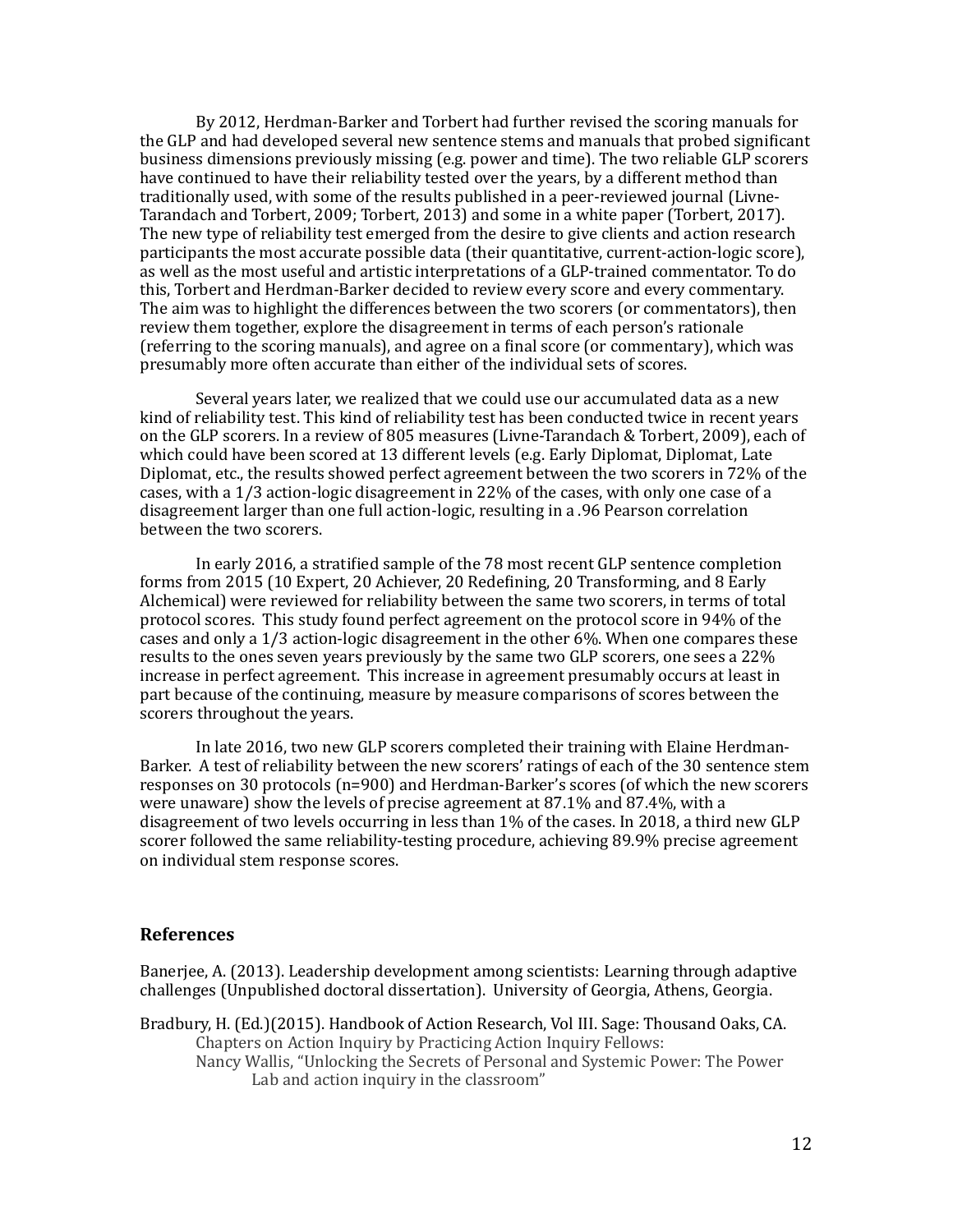- Steve Taylor, Jenny Rudolph, and Erica Foldy, "Teaching and Learning Reflective Practice in the Action Science/Action Inquiry Tradition"
- Grady McGonagill and Dana Carman, "Holding Theory Skillfully in Consulting Interventions"
- David McCallum and Aliki Nicolaides, "Cultivating Intention (as we enter the fray): The skillful practice of embodying presence, awareness, and purpose as action researchers"
- Elaine Herdman-Barker and Aftab Erfan, "Clearing Obstacles: An exercise to expand a person's repertoire of action"
- Hilary Bradbury, "The Integrating (Feminine) Reach of Action Research: A nonet for epistemological voice"
- Erica Foldy, "The Location of Race in Action Research"
- Lisa Stefanac and Michael Krot, "Using T-Groups to Develop Action Research Skills in Volatile, Uncertain, Complex, and Ambiguous Environments"
- Yumi Sera, "Practice of Mindful Intuition: Bi-directional Awareness: The Skill of Expressing and Sensing Leadership"
- Aftab Erfan and Bill Torbert, "Collaborative Developmental Action Inquiry"

Bradbury, H. & Torbert, W. (2016). Eros/Power: Love in the Spirit of Inquiry. Integral Publishers, Tucson AZ.

Byers, E. (2018). Adult development and the application of lean management in health care (Unpublished doctoral dissertation). Teachers College, Columbia University, NY.

Chandler, D. & Torbert, W. (2003). Transforming inquiry and action:  $27$  flavors of action research. *Action Inquiry.* 1(2), 133-152.

Cook-Greuter, S. (1999). Postautonomous ego development: A study of its nature and measurement, Unpublished Harvard University doctoral dissertation, Cambridge MA.

Cook-Greuter, S. (2011). A report from the scoring trenches. A. Pfaffenberg, P. Marko & A. Combs (Ed.s), The postconventional personality. SUNY Press, Albany NY. 57-74.

Erikson, E. (1959). Identity and the life cycle. NY, International University Press.

Erikson, E. (1969). Gandhi's truth. NY: Norton.

Fisher, D. & Torbert, W. (1991). Transforming managerial practice: beyond the Achiever stage. In Woodman, R. & Pasmore, W. (ed.s) Research in Organizational Change and *Development* (vol. 5). [AI Press, Greenwich CT. 143-174.]

Fisher, D. & Torbert, W. (1992). Autobiographical awareness as a catalyst for managerial and organizational development. *Management Education and Development Journal* (23) 3, 184-198.

Fisher, D. & Torbert, W. (1995). Personal and organizational transformations. London: McGraw-Hill.

Herdman-Barker, E. & Torbert, W. (2012). The Global Leadership Profile Report. Accessible via www.gla.global

Herdman-Barker, E. and Wallis, N. (2016). Imperfect leadership: Hierarchy and fluidity in leadership development. *Challenging Organisations and Society Journal*, 5(1) 866-885.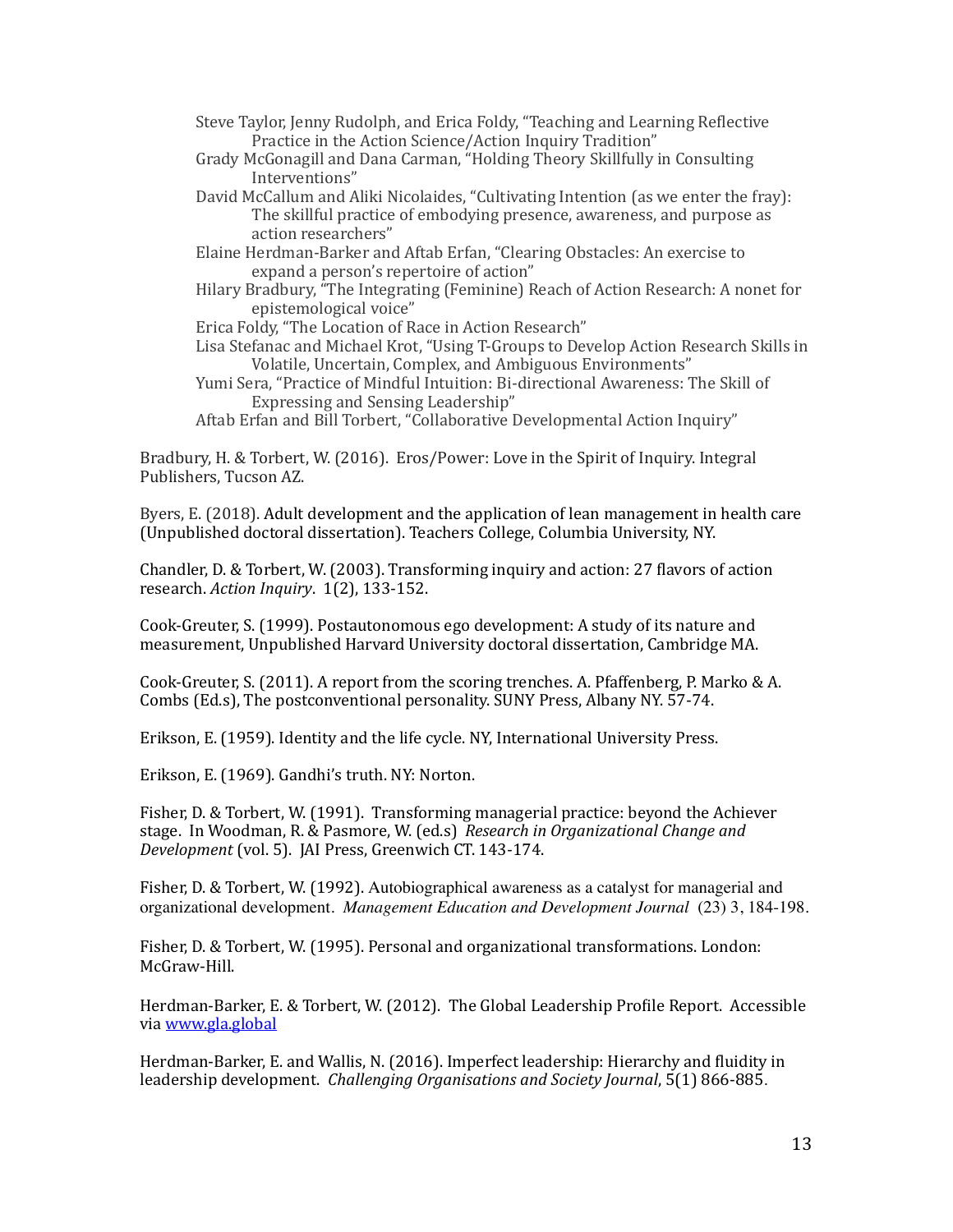Kelly, E. (2013a). Transformation in leadership, part 1: A developmental study of Warren Buffet. *Integral Leadership Review.* Integralleadershipreview.com. March.

Kelly, E. (2013b). Warren Buffett's transformation in leadership, part 2. *Integral Leadership Review.* Integralleadershipreview.com. June.

Livesay, T. V. (2013). Exploring the paradoxical role and experience of fallback in developmental theory (Unpublished doctoral dissertation). University of San Diego. San Diego CA.

Livne-Tarandach, R. & Torbert, W. (2009). Reliability and validity tests of the Harthill Leadership Development Profile in the context of Developmental Action Inquiry theory, practice and method. *Integral Review*. 5 (2) 133-151. 2009.

Loevinger, J. & Wessler, R. (1970). Measuring ego development. San Francisco: Jossey-Bass.

Loevinger, (1976). Ego development: Conceptions and theories. San Francisco CA: Jossey-Bass. 

McCallum, D. C. (2008). Exploring the implications of a hidden diversity in group relations conference learning: A developmental perspective (Unpublished doctoral dissertation). Teachers College, Columbia University, NY.

McCauley, C. Drath, W., Palus, C., O'Connor, P. & Baker, B. (2006). The use of constructivedevelopmental theory to advance the understanding of leadership. The Leadership *Quarterly*, 17, 634-653.

McGuire, J., Palus, C. & Torbert, W. (2008). Toward interdependent organizing and researching. In A. Shani et al. (Eds.), Handbook of collaborative management research, Sage, Thousand Oaks CA, 123-142.

Marshall, J. (2016). First-person action research: Living life as inquiry. London, Sage.

Merron, K., Fisher, D. & Torbert, W. (1987). Meaning making and managerial action. *Journal of Group and Organizational Studies*. 12 (3), 274-286. 

Miller, C. (2012). The undergraduate classroom as a community of inquiry (Unpublished doctoral dissertation). University of San Diego, San Diego, CA.

Montuori, A. & Donnelly, G. (2017). Transformative leadership. In J. Neal, Handbook of Personal and Organizational Transformation. Springer International Publishing. 1-33.

Morgeson, F., Campion, P., Dipboye, R., Hollnbeck, J., Murphy, K., Schmitt, N. (2007). Reconsidering the use of personality tests in personnel selection contexts. *Personnel Psychology*. 60(3), 683-729. 

Nicolaides, A. (2008). Learning their way through ambiguity: Exploration of how nine developmentally mature adults make sense of ambiguity in times of uncertainty. (Doctoral Dissertation). Teachers College, Columbia University, NY.

Presley, S. (2013). A constructive-developmental view of complexity leadership (Unpublished doctoral dissertation). Fielding Graduate University, Santa Barbara, CA.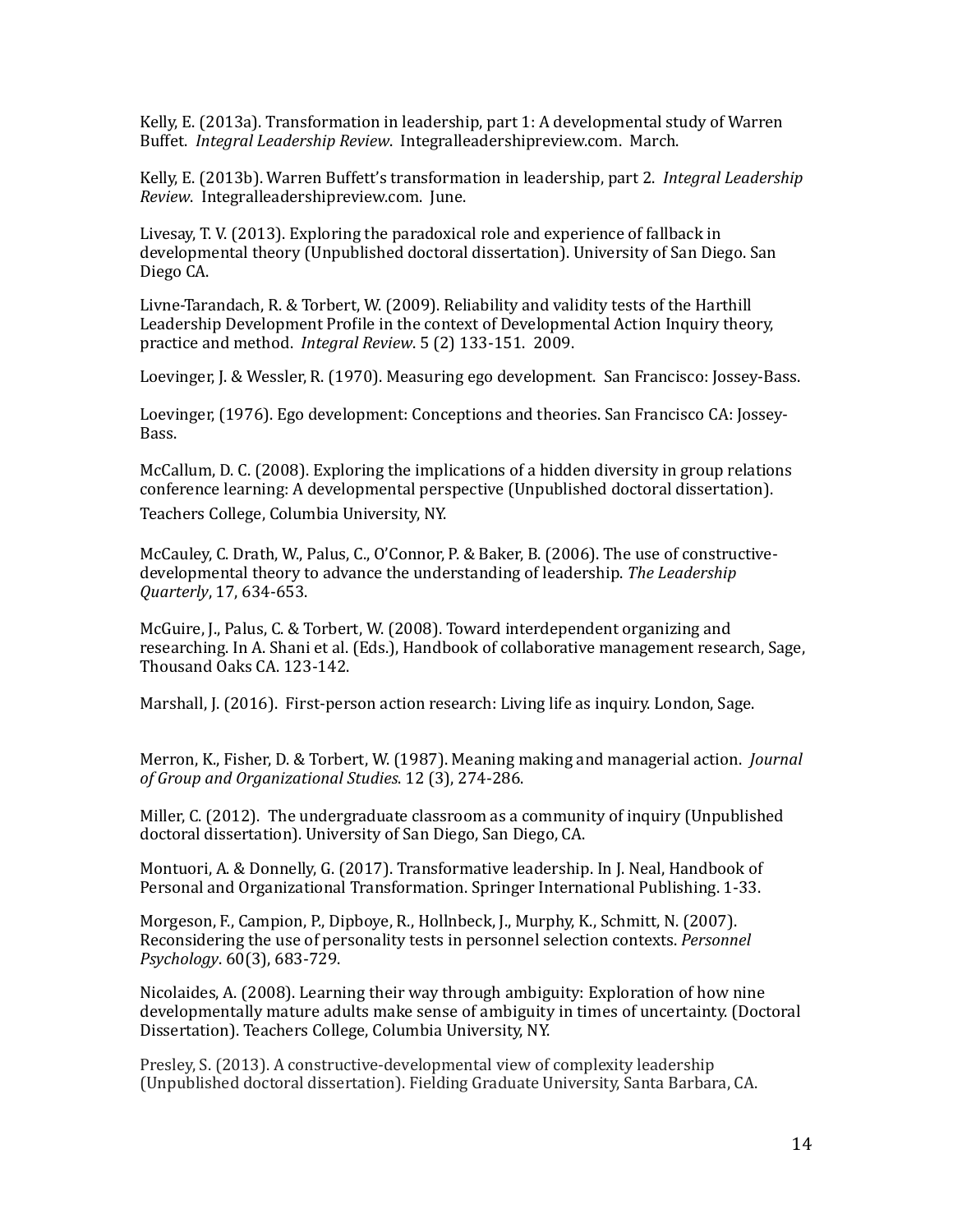Redmore, C. (1976). Susceptibility to faking of a sentence completion test of ego development. *Journal of Personality Assessment*, 40(6), 607-616.

Rooke, D. & Torbert, W. (1998). Organizational transformation as a function of CEO's developmental stage, *Organization Development Journal*, 16, 11-28.

Rudolph, I. Taylor, S. & Foldy, E. (2001). Collaborative off-line reflection: A way to develop skill in action science and action inquiry. In Reason, P. and Bradbury, H. (Eds.), Handbook of action research, Sage Publications, London. 405-412.

Sherman, F. & Torbert, W. (Ed.s). (2000). Transforming social inquiry, transforming social action: New paradigms for crossing the theory/practice divide. Norwell MA: Kluwer Academic Publishers.

Smith, S. (2016). Growing together: The evolution of consciousness using collaborative developmental action inquiry (Unpublished doctoral dissertation). University of Georgia, Athens, Georgia.

Steckler, E., & Torbert, W. (2010). Developing the 'Developmental Action Inquiry' approach to teaching and action researching: Through integral first-, second-, and third-person methods in education. In S. Esbjorn-Hargens et al (Ed.s) Integral Education. Albany NY: SUNY Press. 105-126.

Taylor, S. (2017). William Rockwell Torbert: Walking the talk. Szabla et al. (ed.s) The Palgrave Handbook of Organization Change Thinkers. Macmillan, NY.

Torbert, W. (1972). Learning from experience: Toward consciousness. Columbia University Press, NY.

Torbert, W. (1976). Creating a community of inquiry: Conflict, collaboration, transformation. Wiley, London.

Torbert, W. (1987). Managing the corporate dream: Restructuring for long-term success. Dow Jones-Irwin, Homewood, Il.

Torbert, W. (1987b). Education for organizational and community self-management. In Bruyn, S. & Mehan, J. (ed.s) Beyond market and state. Temple University Press: Philadelphia PA. 171-184.

Torbert, W. (1991). The power of balance: Transforming self, society, and scientific inquiry, Sage, Newbury Park, CA.

Torbert, W. (1994). Cultivating post-formal development: higher stages and contrasting interventions. In M. Miller, et al. (Ed.s) Transcendence and mature thought in adulthood. Lanham MD: Rowman & Littlefield. 181-204.

Torbert, W. (1996). The 'chaotic' action awareness of tranformational leaders. *International* Journal of Public Administration 19 (6), 911-939.

Torbert, W. (2000a). A developmental approach to social science: Integrating first-, second-, and third-person research/practice through single-, double-, and triple-loop feedback. *Journal of Adult Development*. 7 (4) 255-268.